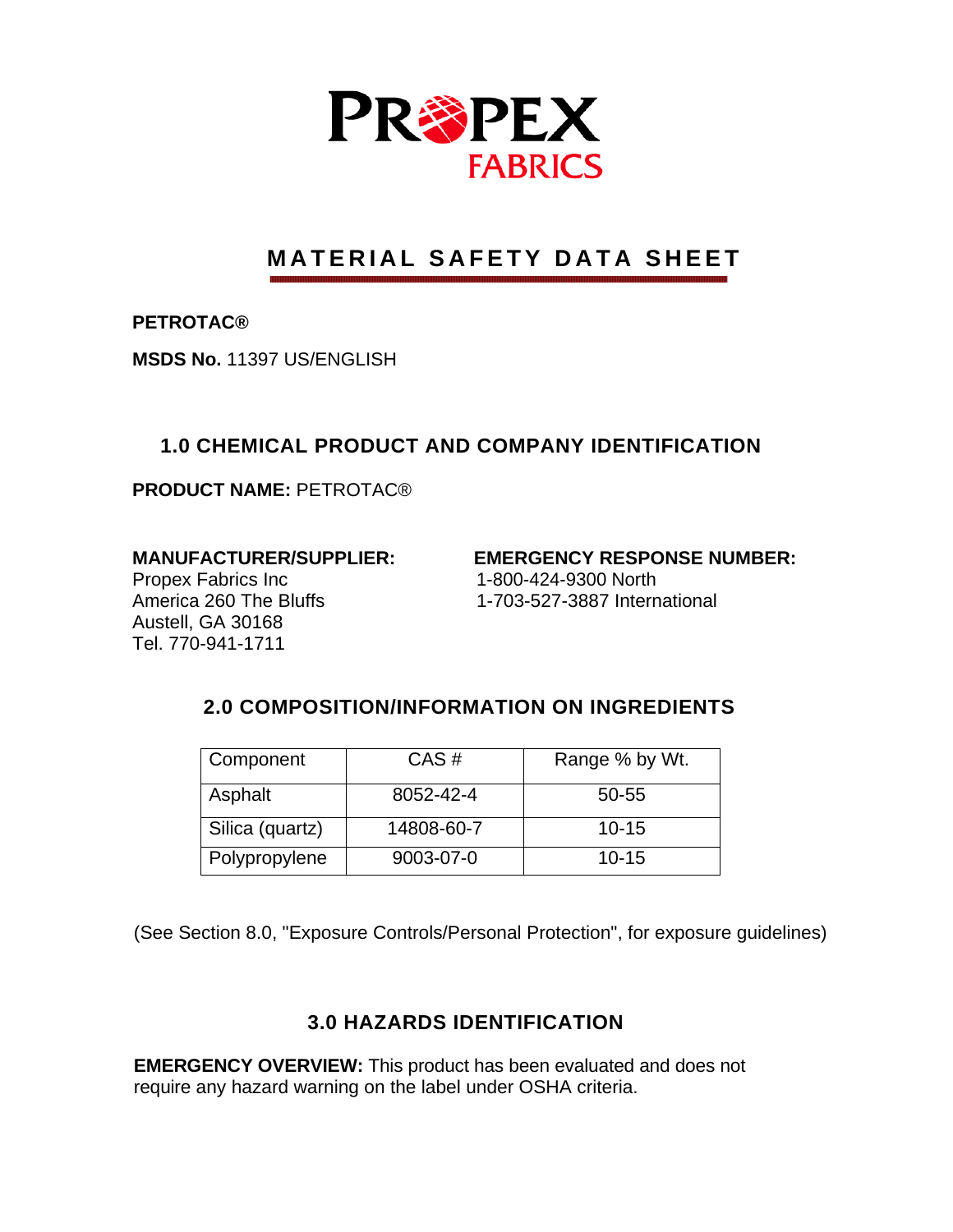### **POTENTIAL HEALTH EFFECTS:**

**EYE CONTACT:** No significant health hazards identified. Particles or fibers may cause slight discomfort similar to getting dust in the eye.

**SKIN CONTACT:** No significant health hazards identified. Particles or fibers may cause slight discomfort similar to rubbing sand against the skin.

**INHALATION:** No significant irritation expected other than possible mechanical irritation. See "Toxicological Information" section (Section 11.0).

**INGESTION:** No significant health hazards identified.

**HMIS CODE:** (Health:0) (Flammability: 1) (Reactivity:0)

**NFPA CODE:** (Health:0) (Flammability: 1) (Instability:0)

## **4.0 FIRST AID MEASURES**

**EYE:** Flush eyes with plenty of water.

**SKIN:** Wash exposed skin with soap and water.

**INHALATION:** If adverse effects occur, remove to uncontaminated area. Get medical attention.

**INGESTION:** If a large amount is swallowed, get medical attention.

## **5.0 FIRE FIGHTING MEASURES**

**FLASHPOINT:** 430°F(221 °C) ASTM D92

**UEL:** Not determined.

**LEL:** Not determined.

**AUTOIGNITION TEMPERATURE:** Not determined.

**FLAMMABILITY CLASSIFICATION:** None

**EXTINGUISHING MEDIA:** Agents approved for Class A hazards (e.g., foam, steam) or water fog.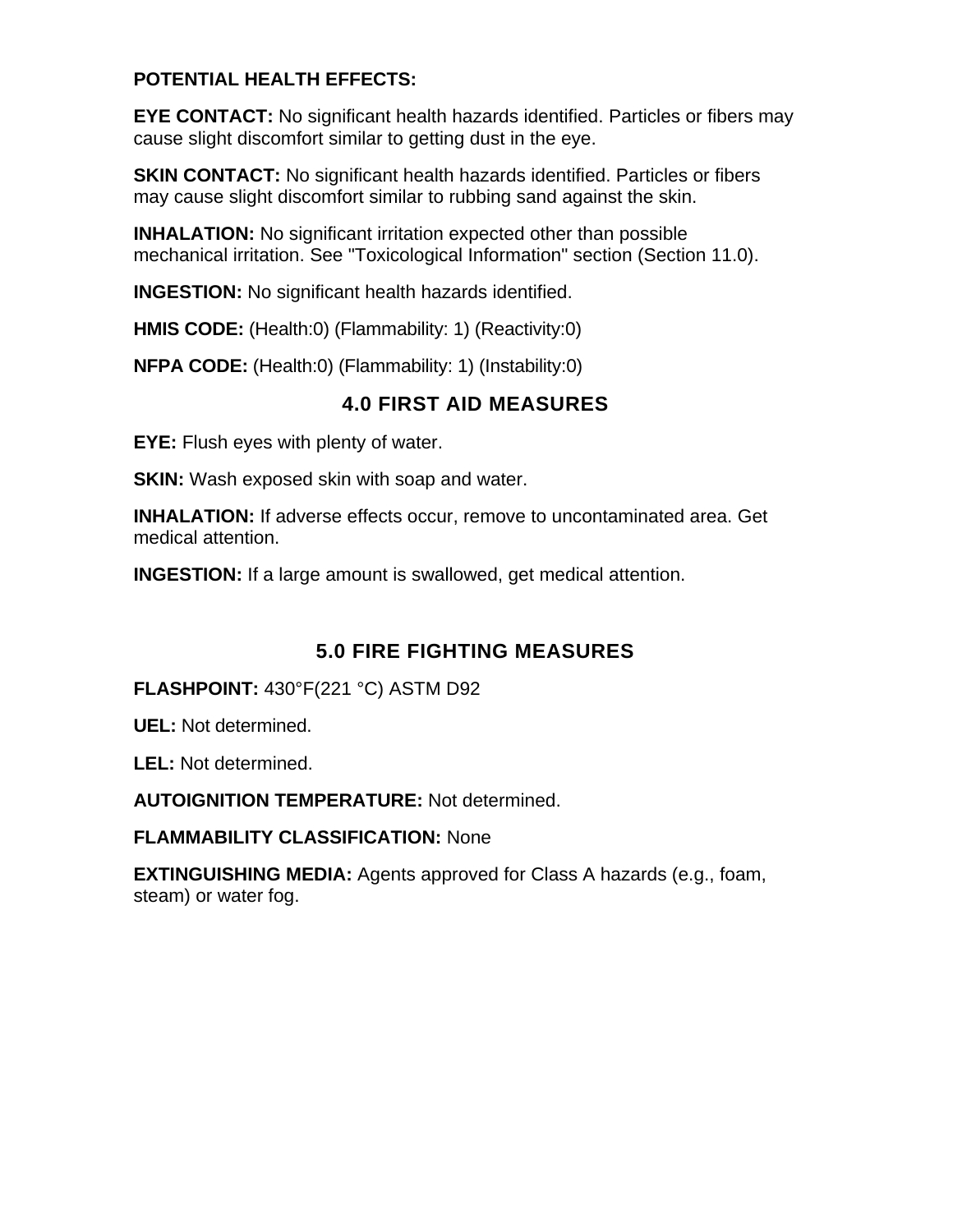**UNUSUAL FIRE AND EXPLOSION HAZARDS:** None identified.

**FIRE-FIGHTING EQUIPMENT:** Firefighters should wear full bunker gear, including a positive pressure self-contained breathing apparatus.

**HAZARDOUS COMBUSTION PRODUCTS:** Incomplete burning can produce carbon monoxide and/or carbon dioxide and other harmful products.

## **6.0 ACCIDENTAL RELEASE MEASURES**

Contain and remove by mechanical means.

## **7.0 HANDLING AND STORAGE**

**HANDLING:** No special requirements.

**STORAGE:** No special requirements.

## **8.0 EXPOSURE CONTROLS / PERSONAL PROTECTION**

**EYE:** None required; however, use of eye protection is good industrial practice.

**SKIN:** None required; however, use of protective gloves/clothing is good industrial practice.

**INHALATION:** Use with adequate ventilation. Do not breathe dust. If ventilation is inadequate, use NIOSH certified respirator that will protect against dust/mist.

**ENGINEERING CONTROLS:** Control airborne concentrations below the exposure guidelines.

#### **EXPOSURE GUIDELINES:**

| Component       | CAS#       | <b>Exposure Limits</b>                                        |
|-----------------|------------|---------------------------------------------------------------|
| Asphalt         | 8052-42-4  | ACGIH TLV-TWA: 0.5 mg/m <sup>3</sup> (petroleum asphalt       |
|                 |            | fume)                                                         |
| Silica (quartz) | 14808-60-7 | OSHA RESPIRABLE DUST: 0.05 MG/M3                              |
|                 |            | $(1989)$ ; 10 mg/ m <sup>3</sup> [2+%Quartz+2(%Cristobalite)] |
|                 |            | (1971) ACGIH TLV-TWA: 0.05 mg/ m <sup>3</sup>                 |
|                 |            | (respirable dust)                                             |
| Polypropylene   | 9003-07-0  | OSHA TOTAL DUST: 15 mg/ m <sup>3</sup> (particulate           |
|                 |            | NOC) OSHA RESPIRABLE DUST: 5 mg/ m <sup>3</sup>               |
|                 |            | (particulate NOC) ACGIH TLV-TWA: 10 mg/ m <sup>3</sup>        |
|                 |            | (total dust) (particulate NOC)                                |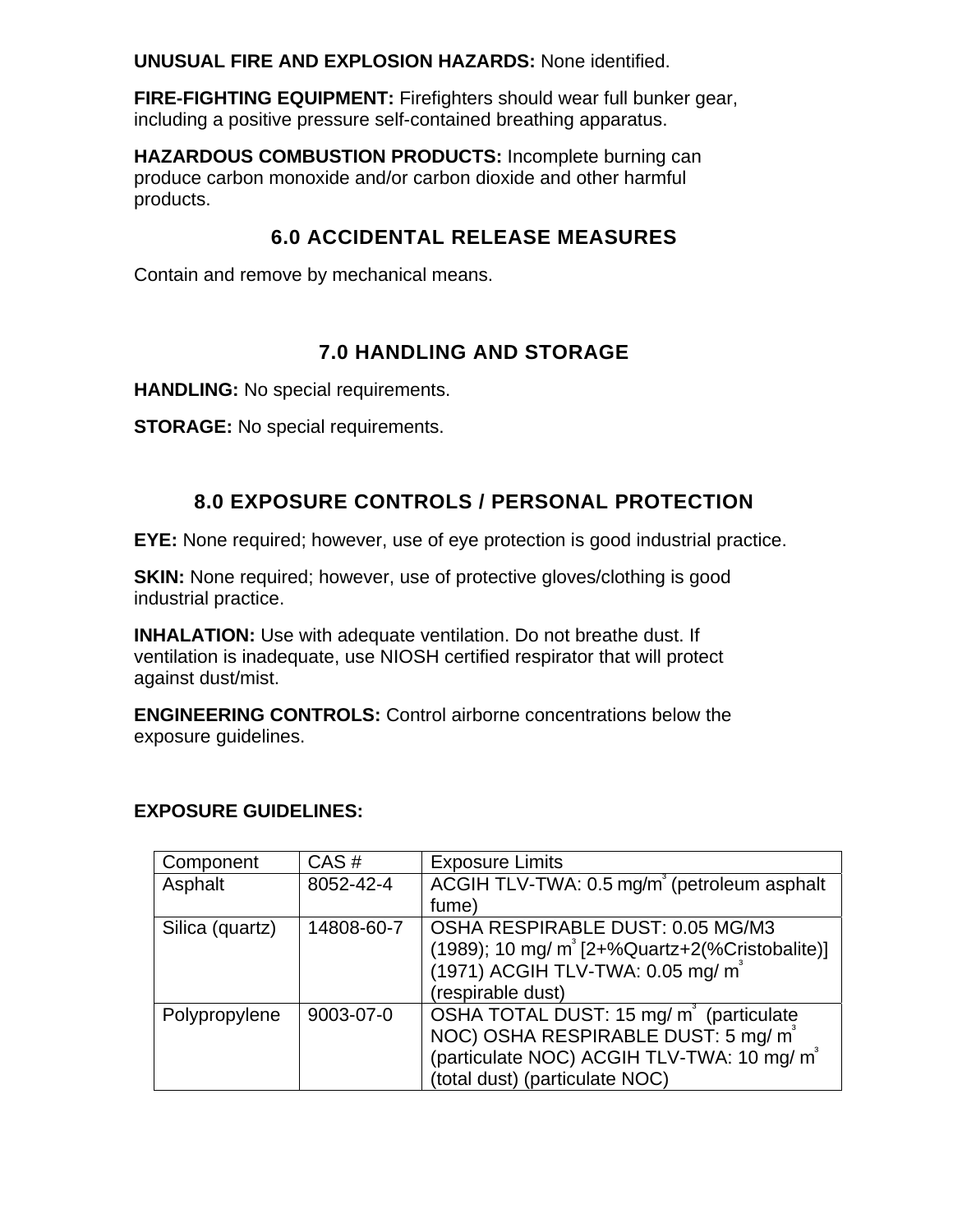## **9.0 CHEMICAL AND PHYSICAL PROPERTIES**

#### **APPEARANCE AND ODOR:** Fabric.

**pH:** Not applicable.

**VAPOR PRESSURE:** Not determined.

**VAPOR DENSITY:** Not determined.

**BOILING POINT:** Not applicable.

**MELTING POINT:** Not determined.

**SOLUBILITY IN WATER:** Negligible, below 0.1 %.

**SPECIFIC GRAVITY (WATER=1):** 0.91

## **10.0 STABILITY AND REACTIVITY**

**STABILITY:** Stable.

**CONDITIONS TO AVOID:** None identified.

**MATERIALS TO AVOID:** None identified.

**HAZARDOUS DECOMPOSITION:** Incomplete burning can produce carbon monoxide and/or carbon dioxide and other harmful products.

**HAZARDOUS POLYMERIZATION:** Will not occur.

## **11.0 TOXICOLOGICAL INFORMATION**

**ACUTE TOXICITY DATA:** 

**EYE IRRITATION:** Testing not conducted. See Other Toxicity Data.

**SKIN IRRITATION:** Testing not conducted. See Other Toxicity Data.

**DERMAL LD50:** Testing not conducted. See Other Toxicity Data.

**ORAL LD50:** Testing not conducted. See Other Toxicity Data.

**INHALATION LC50:** Testing not conducted. See Other Toxicity Data.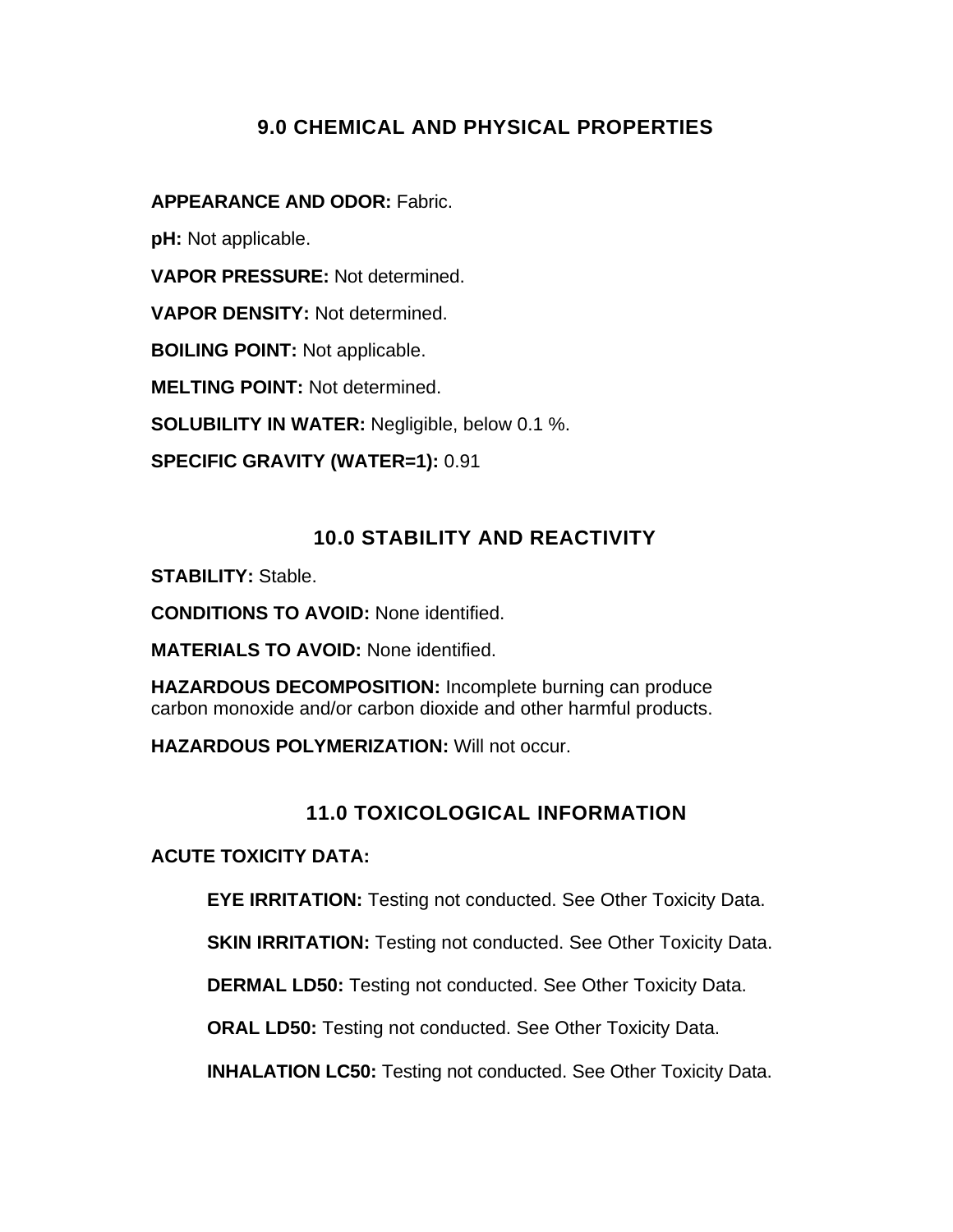**OTHER TOXICITY DATA:** Specific toxicity tests have not been conducted on this product. Our hazard evaluation is based on information from similar products, the ingredients, technical literature, and/or professional experience.

This product contains materials, which have been identified as producing cancer in laboratory animals or humans. However, these materials are embedded in the polypropylene/polyester fabric matrix and not expected to be available for human contact under intended use conditions.

This product contains crystalline silica, which has been shown to cause silicosis in humans that have been exposed for prolonged periods. Silicosis is a progressive fibrosis of the lung that can severely diminish the lung capacity. The International Agency for Research on Cancer (IARC) has determined that crystalline silica inhaled in the form or quartz or cristobalite from occupational sources is carcinogenic to humans (Group 1). However, there were indications that this health risk was associated with particular industries/processes (i.e., miners and brickworkers), which suggests that only specific forms of silica may be a hazard.

Laboratory animals exposed to repeated applications of asphalt materials for their entire lifetime have developed skin tumors primarily at the site of application. The asphalt material was not washed off between exposures. Intermittent or occasional skin contact with petroleum asphalts is not expected to have serious health effects as long as good personal hygiene measures, such as those outlined in this material safety data sheet, are followed.

No carcinogenic effects were observed during lifetime inhalation studies with laboratory animals, although lung damage in the test animals was observed. Findings included bronchitis, pneumonitis and abscess formation, among others, similar to problems caused by other non-specific irritants.

The International Agency for Research on Cancer has found that there is limited evidence of carcinogenicity for undiluted steam-refined asphalts in laboratory animals, but inadequate evidence of carcinogenicity for undiluted steam-refined asphalts in humans.

## **12.0 ECOLOGICAL INFORMATION**

Ecological testing has not been conducted on this material by Propex Fabrics Inc.

## **13.0 DISPOSAL INFORMATION**

Enclosed-controlled incineration is recommended unless directed otherwise by applicable ordinances.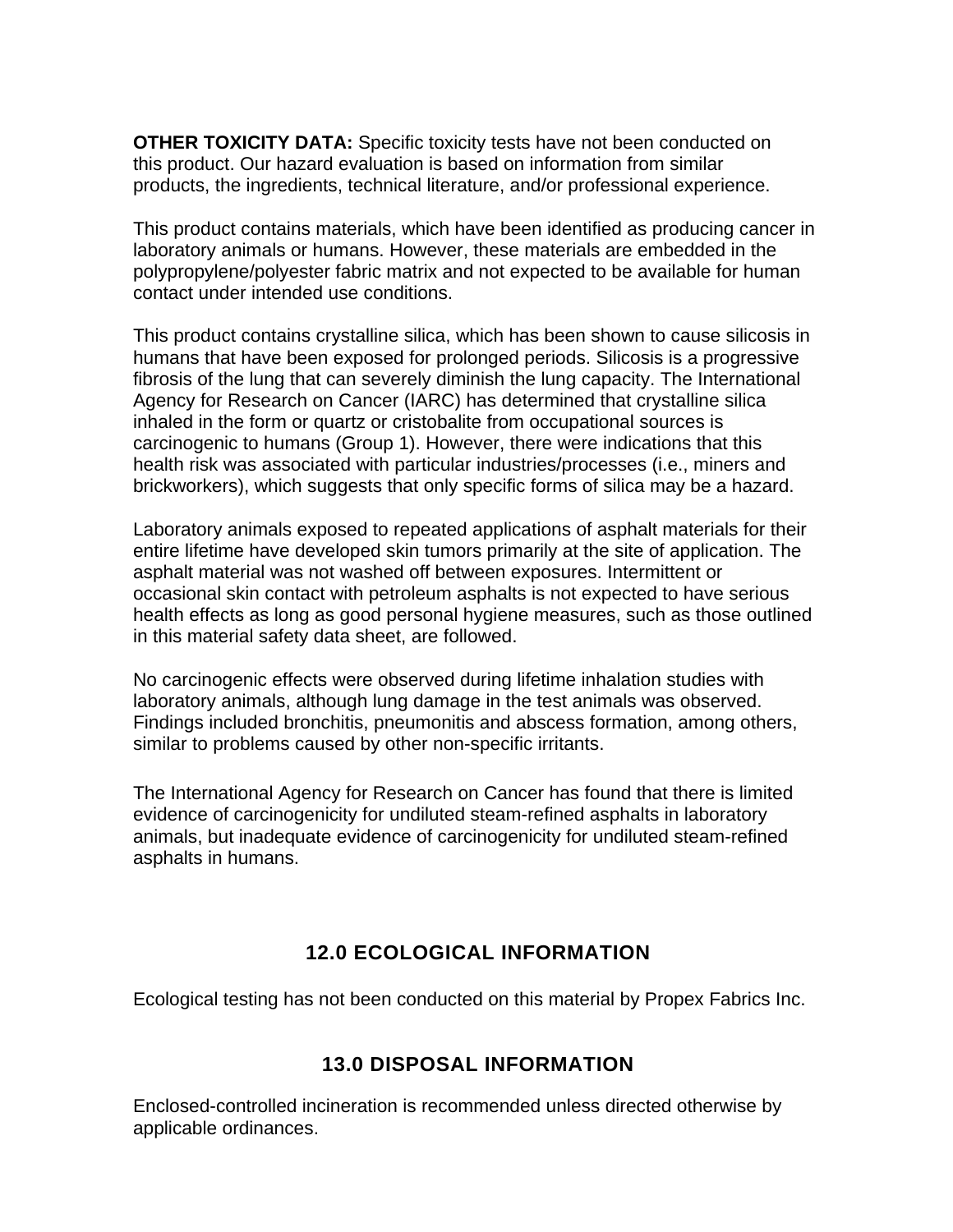## **14.0 TRANSPORTATION INFORMATION**

#### **U.S. DEPT OF TRANSPORTATION**

**Shipping Name** Not Regulated.

**INTERNATIONAL INFORMATION: Sea** 

**(IMO/IMDG)** 

**Shipping Name** Not determined.

**Air (ICAO/IATA)** 

**Shipping Name** Not determined.

#### **European Road/Rail (ADR/RID)**

**Shipping Name** Not determined.

#### **Canadian Transportation of Dangerous Goods**

**Shipping Name** Not determined.

## **15.0 REGULATORY INFORMATION**

**CERCLA SECTIONS 102a/103 HAZARDOUS SUBSTANCES (40 CFR Part 302.4):** This product is not reportable under 40 CFR Part 302.4.

**SARA TITLE III SECTION 302 EXTREMELY HAZARDOUS SUBSTANCES (40 CFR**  Part 355): This product is not regulated under Section 302 of SARA and 40 CFR Part 355.

**SARA TITLE III SECTIONS 311/312 HAZARDOUS CATEGORIZATION (40 CFR Part 370):** This product is not regulated under SARA Title III Section 311/312.

**SARA TITLE III SECTION 313 (40 CFR Part 372):** This product is not regulated under Section 313 of SARA and 40 CFR Part 372.

This product contains ingredients(s) known to the State of California to cause cancer, birth defects or other reproductive harm.